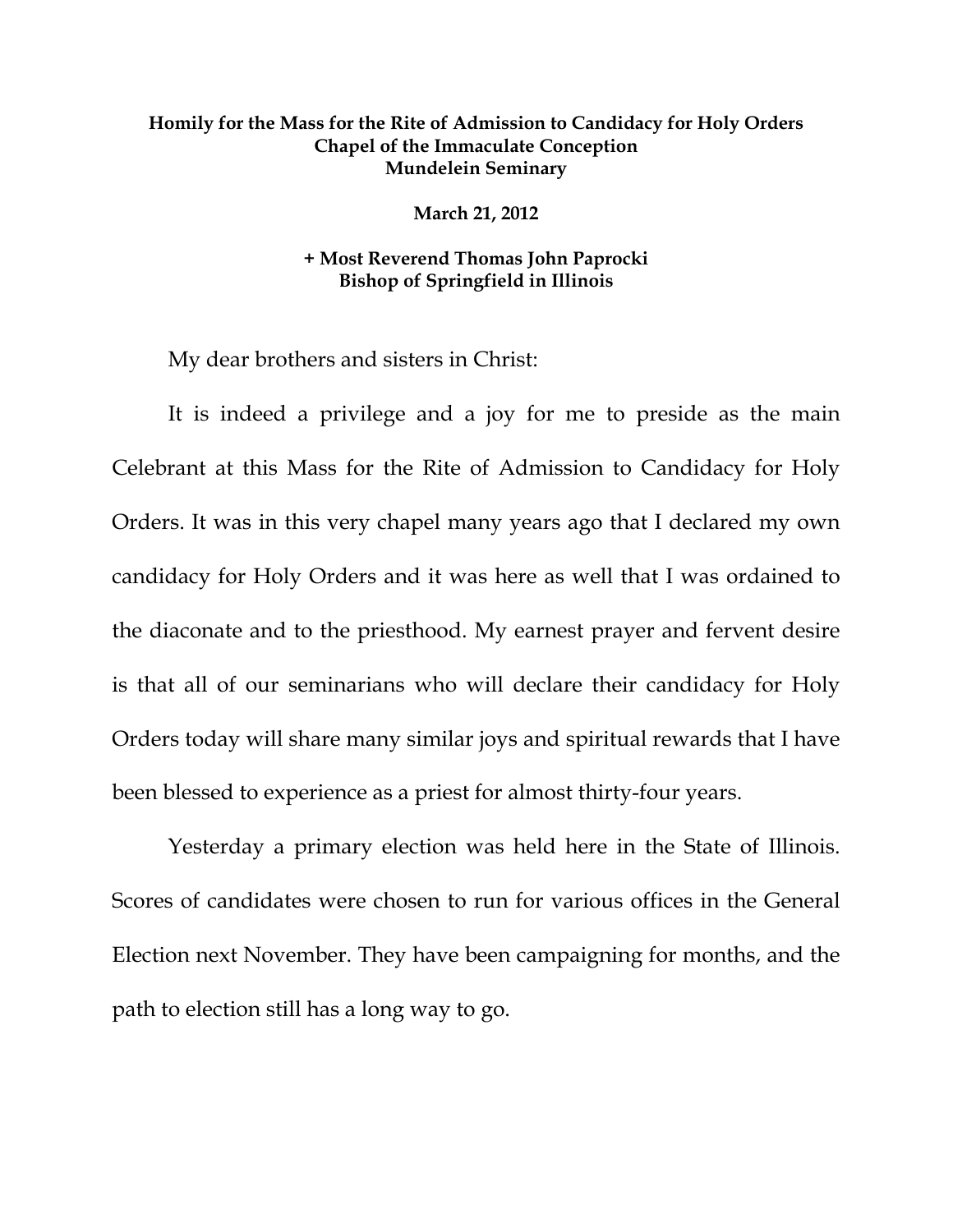Today we are here because twenty-seven young men want to declare their candidacy for office. Thanks be to God, there will be no endless series of televised debates. We hope that these candidates will not attack each other or engage in negative campaigning! They still have a long way to go before their journey is over, but our prayers are that God's grace will give them the courage, wisdom and strength they will need to persevere on the path to which they have been called.

Just like candidates for political office, these candidates for Holy Orders will have to satisfy an electorate to achieve their goal. Unlike candidates for political office, these candidates for Holy Orders will not be chosen by citizen-voters who cast ballots, but will be called by the Church through a successor of the apostles. They will not pursue a platform adopted by a political party or an agenda generated through polls, focus groups, Super PAC's or special interest groups, but will collaborate in fulfilling a sacred mission entrusted to the apostles by our Divine Savior.

So now, dear brothers, I address these words to you who have already begun your formation. Through this formation you will learn to exercise the sacerdotal functions of a triple office: to teach, to sanctify and to govern the Christian community. These are not three separate offices or

2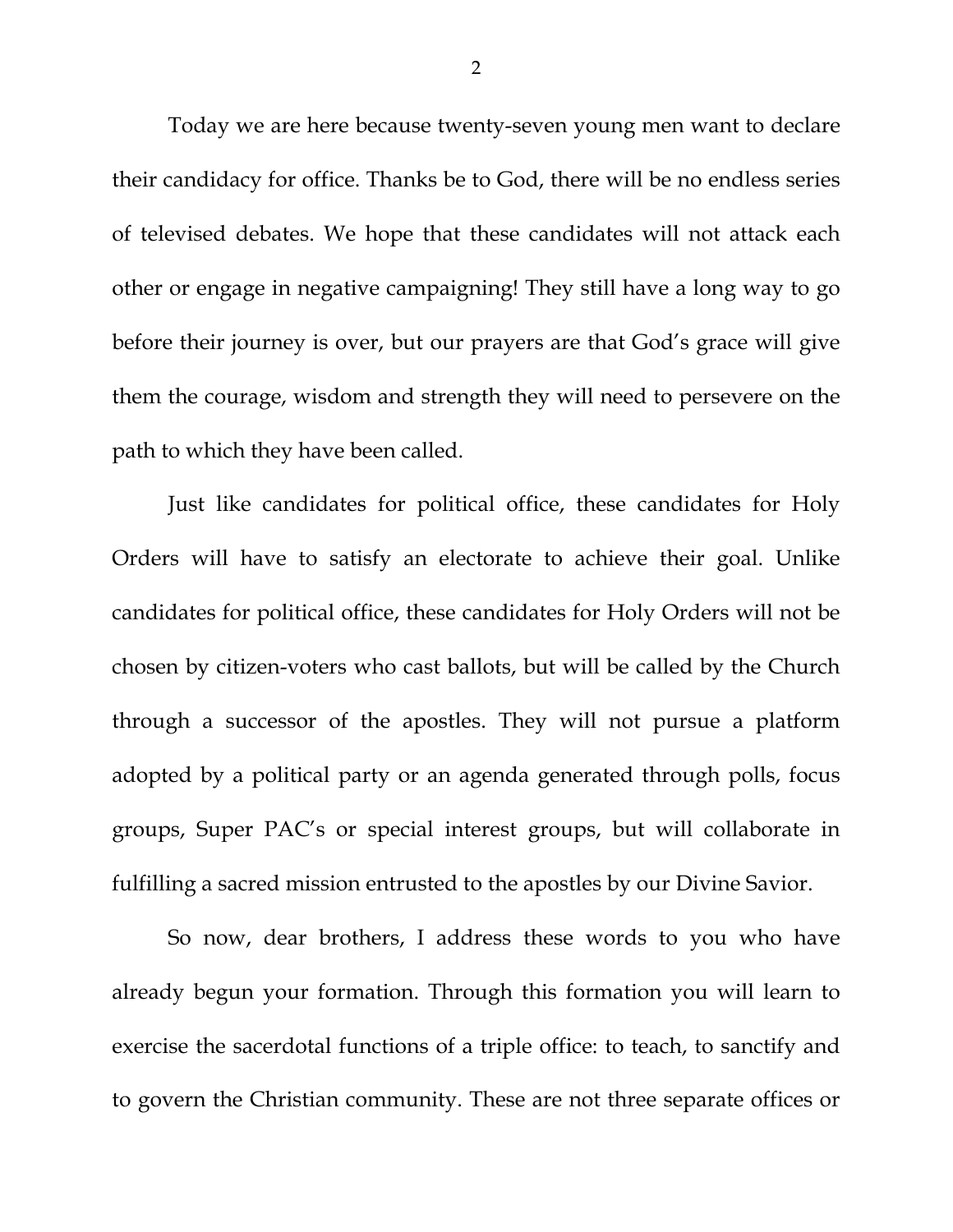jobs, but one only: "the functions of the ordained minister, taken as a whole, constitute a single indivisible unity in virtue of their singular foundation in Christ" and "the diverse functions proper to ordained ministers form an indivisible unity and cannot be understood if separated, one from the other."1

In other words, to teach, to sanctify and to govern are merely three aspects or functions of one role. That role is to present Christ the pastor, caring for his people, the Church. The ministerial priest teaches when he sanctifies and governs, sanctifies when he teaches and governs, and governs when he teaches and sanctifies; no one function can be understood in separation from the others. This is because he takes the place of Christ the shepherd for the sake of the community. As the *Catechism of the Catholic Church* teaches, the Sacrament of Holy Orders "configures the recipient to Christ by a special grace of the Holy Spirit, so that he may serve as Christ's instrument for his Church. By ordination one is enabled to act as a representative of Christ, Head of the Church, in his triple office of priest, prophet, and king."2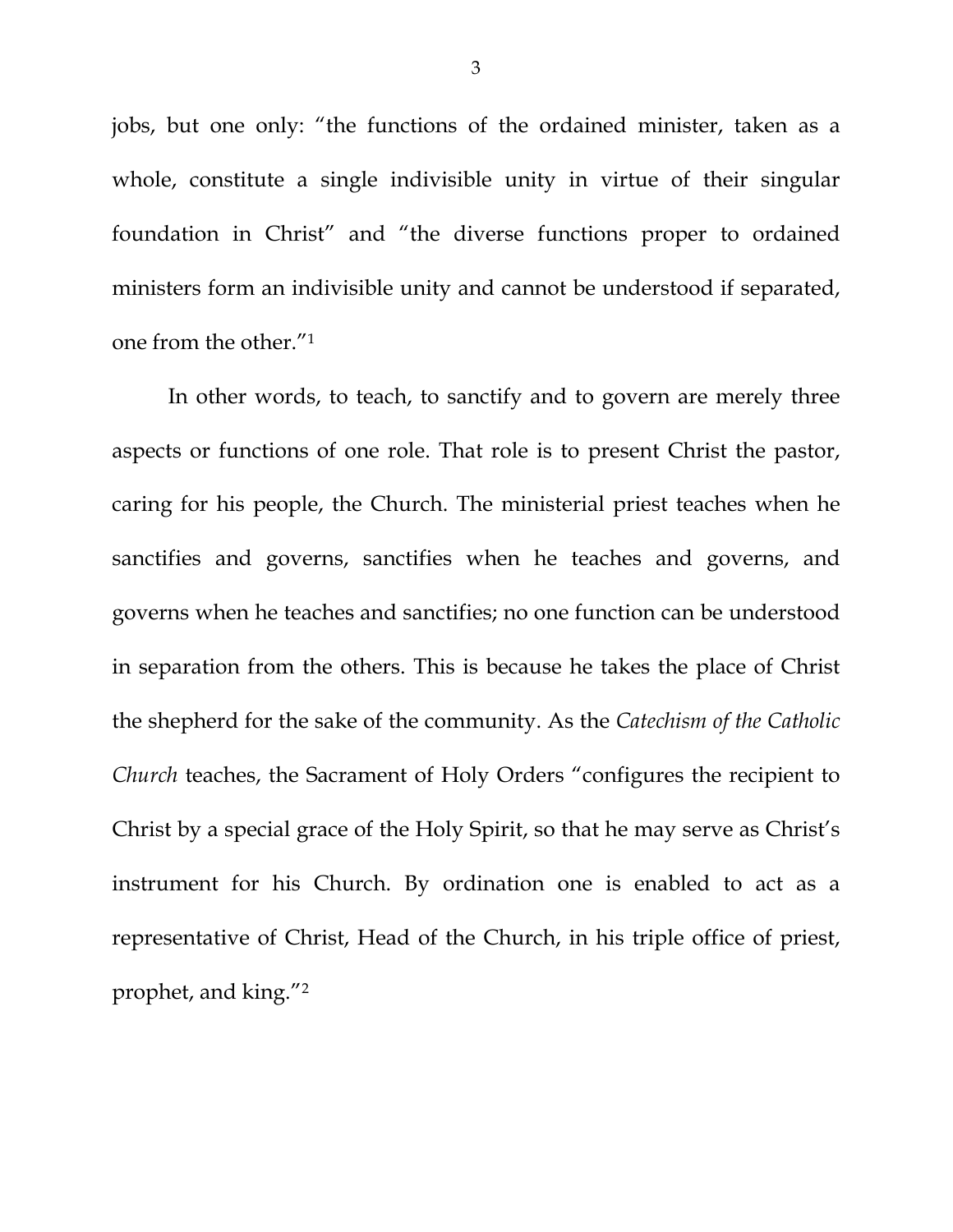When any of these three functions is neglected or separated from their counterparts, the other two are diminished. A priest whose teaching is disconnected from the call to personal holiness and the task of shepherding the flock runs the risk of devolving into a pedantic academic unconcerned with the salvation of souls. A priest whose sanctifying is disconnected from the wisdom of revelation and the good order of governance may personally be a kind and holy man, but would not be fulfilling his responsibilities as a pastor who leads and guides the community of faith as a representative of Christ, the Head of the Church. A priest whose governing is disconnected from sanctifying and teaching may become an effective but heartless manager whose efficiency is not imbued with the love of Christ.

The proper approach is found in the passage that we just heard from the Gospel of Saint John, where Jesus says, "My Father is at work until now, so I am at work now. . . . Amen, Amen I say to you, a son cannot do anything on his own, but only what he sees his father doing; for what he does, his son will do also" (John 5:17, 19). Thus, as sons of the Church and faithful followers of Jesus, you are also to do the work of the Father.